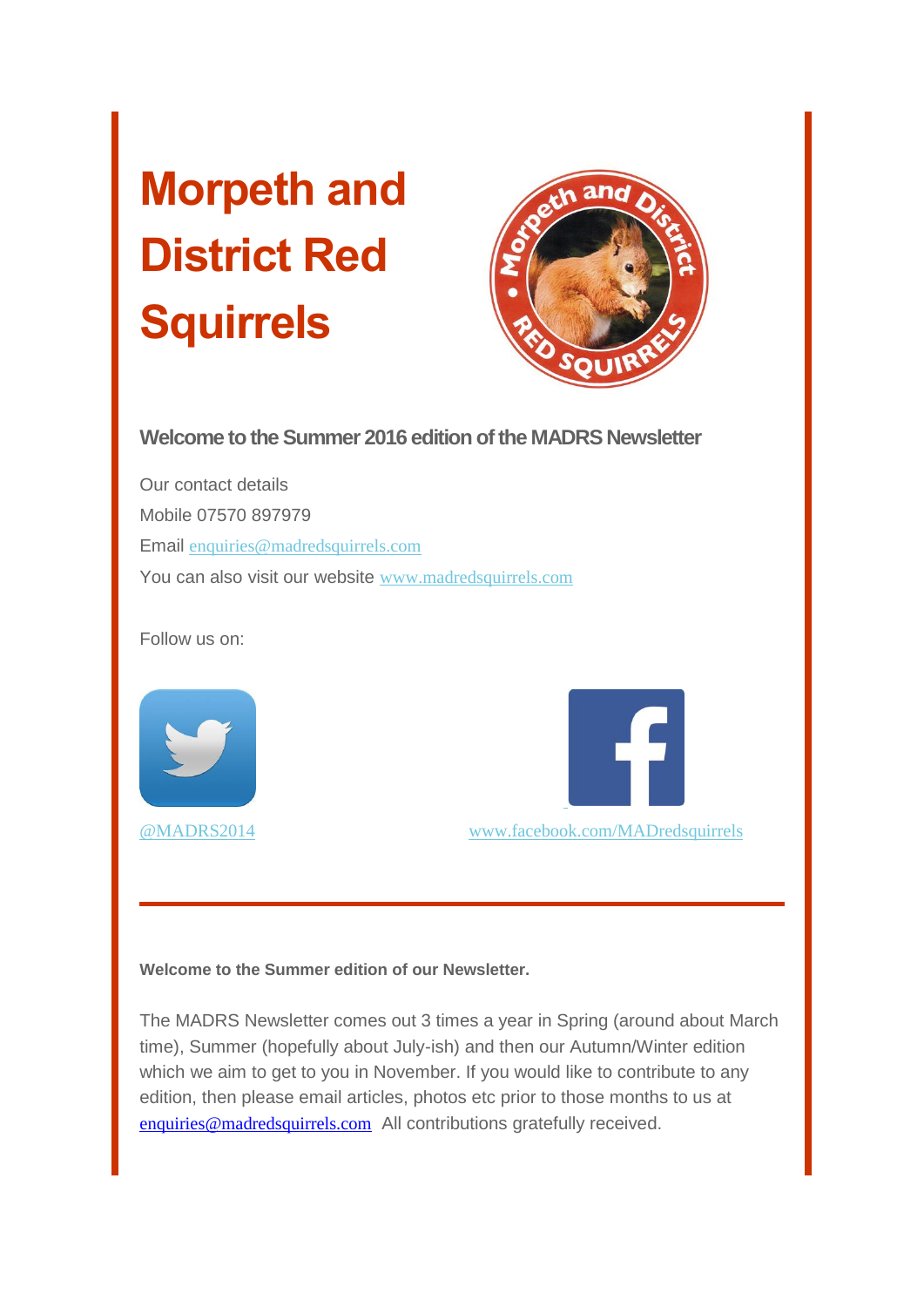2016 has proved to be quite interesting. The early months saw greatly reduced grey sightings and in fact all sightings both red and grey were down. This was being reported across the board by many local groups. We then had quite sudden surges of grey activity in areas, and our enormous thanks as usual go to our grey control team who dealt with these. In the Shadfen area, where we have had very little grey activity, we have suddenly experienced a grey invasion and 17 were removed in July alone. This grey control is as always absolutely essential as there are a colony of reds in this area who have to be protected. There have been a family of reds visiting feeders which was lovely to see, but 12 greys were also removed from these feeders too. We had a heart stopping moment when one of the juvenile reds appeared to be quite sluggish and was not eating well and we suspected squirrel pox. This little red was caught and taken to a local vets where sadly it had to be euthanised. Fingers crossed...so far this looks like the one and only case. Swift action to remove incoming greys and also sadly removing this poorly red quickly, hopefully has protected the others. As usual MADRS stresses that Grey control remains the unfortunate but necessary side of red conservation. Without this control work, our native reds would simply not survive.

Please keep your eyes peeled when you are out and about and report any sightings to us. Many thanks.

Sue Mitchell MADRS joint co-ordinator

### **MADRS 2016 CHRISTMAS CARDS.**

Following the enormous success of our cards in 2015, where over 1000 cards were sold, we will again be producing cards for Christmas 2016. All funds raised for the sale of our cards are used to help us continue with our vital conservation work.

We will have 2 card designs to choose from again this year and I would like to say a huge 'thank you' to Mr George A Charlton who is one of our supporters, for kindly allowing us to use his photos for our cards.

We will send out a pre-order email with the cards designs in September.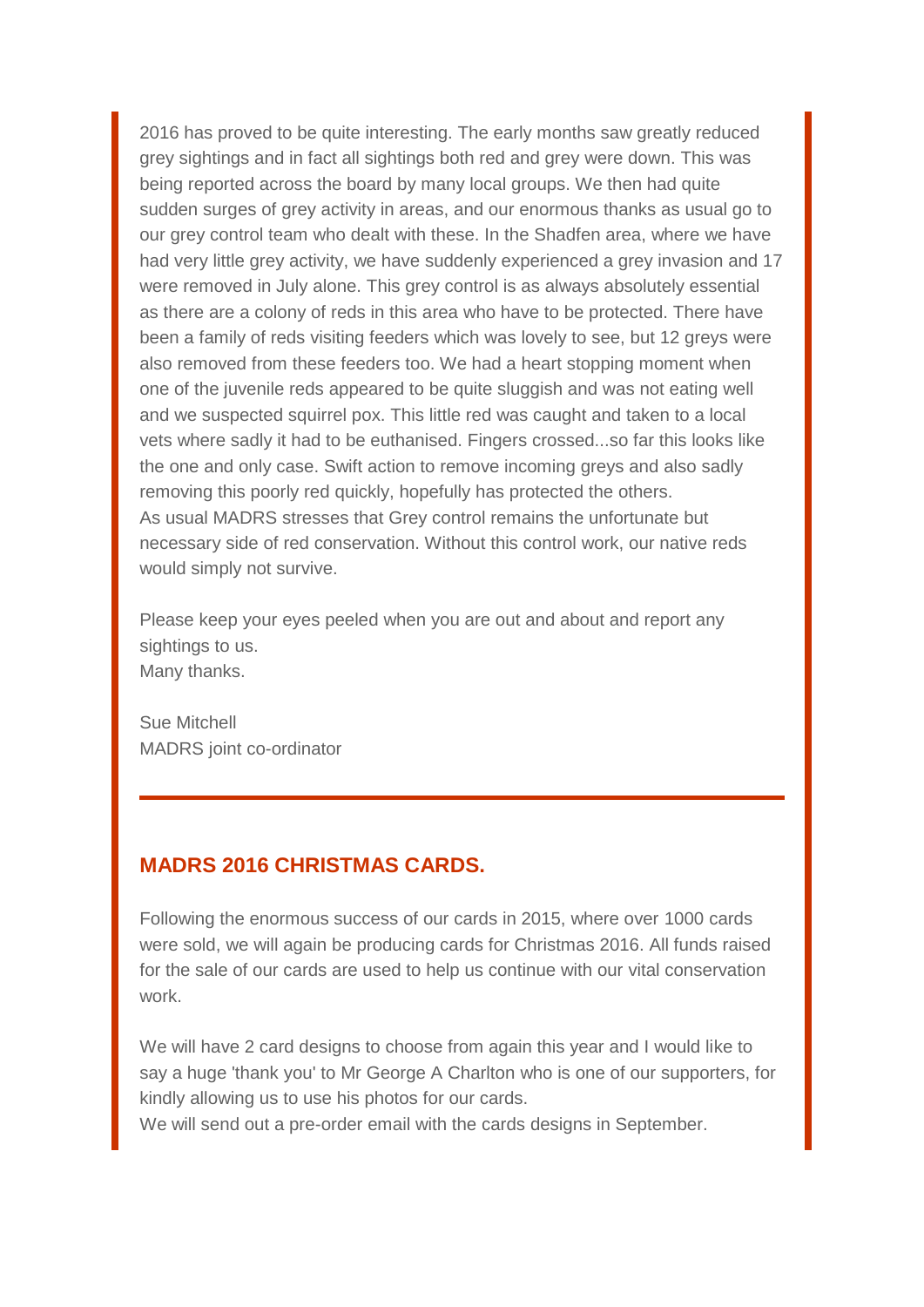

Recycling! A wren recycles an old wasps nest.

## **THE RIDLEY FAMILY CHARITY.**

MAD RS is grateful for all the money we receive, be it individual donations, grants for which we apply or cash dropped in one of our collecting tins. As a small voluntary group we are totally dependent upon this income to buy equipment such as feeders, supplies of squirrel food or promotional material for use in our talks to interested organisations. We also purchase traps and bait for use in our grey control programme and we are heavily dependent upon a small number of dedicated volunteers who give their time and their money, since they receive little in the way of mileage expenses, to undertake this work. Most grants we receive specify how the money is to be spent, by either stipulating it must be used to buy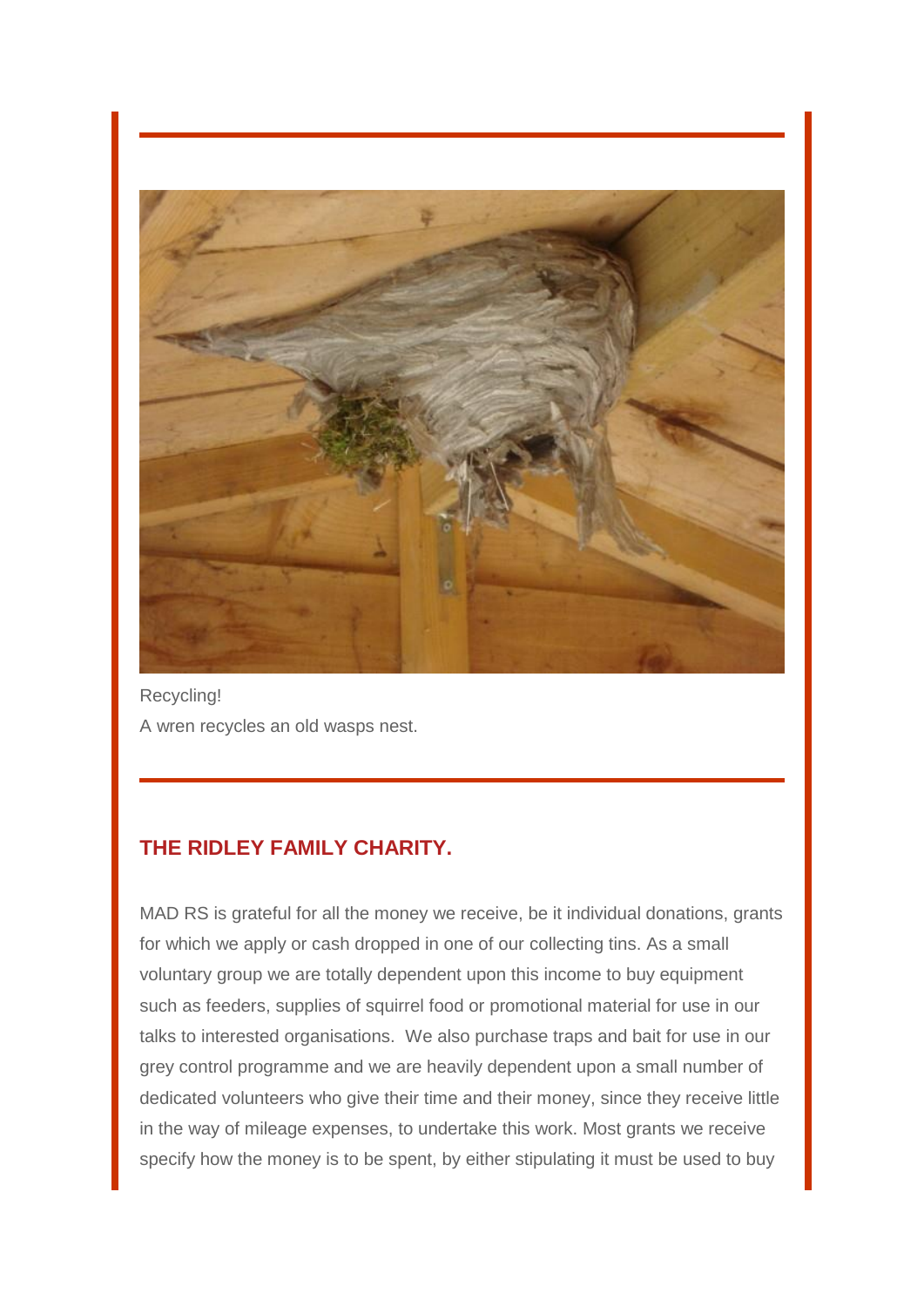equipment or by wishing it to be used in a specific location. Many refuse to fund "running costs" such as mileage. We are always scrupulous in respecting the wishes of our funders.

However, as we have become more experienced we realise that the single main factor in conserving native reds is the control of the grey squirrels. While our volunteer team do astonishing work they cannot devote as much time as is needed to establish a strategic programme of grey control using trapping (the preferred method in many woods) as this is very labour intensive...traps once set must be checked twice a day. We agreed that we must try to attract funding which would allow us to pay a ranger contracted hours to work on our behalf. A ranger previously employed by Red Squirrels Northern England to work in S&E Northumberland had proved the effectiveness of such an approach but the post was lost when funding ceased.

An application was made to the Ridley Family Charity for money to be spent on funding a ranger in 2015 and we were delighted to be awarded the maximum amount of £5,000. It is well known that the Ridley family have long supported red conservation but to see this support translated into such a direct contribution to the work was most welcome. We recruited a former volunteer who had the skills and local knowledge to undertake the work and he was contracted for a minimum of 20 hours per month. He worked in the woods in and around Morpeth, ensuring his grey control was coordinated with other such work being done by volunteers or local landowners. His success was such that sightings of greys reduced and we received reports of reds in areas where they had not previously been seen. Without the generosity of the Ridley Family Charity none of this would have been possible, in fact it is probable that the progress made by the RSNE ranger would have been undone as greys will continue to invade our area and, unless they are controlled the reds will vanish. This year we were again delighted to be awarded another maximum grant by the charity. This 2016 award has enabled us to continue funding the ranger allowing him to continue ensuring the brighter future of native red squirrels in and around Morpeth.

We would like to take this opportunity to acknowledge the invaluable support of the Ridley Family Charity.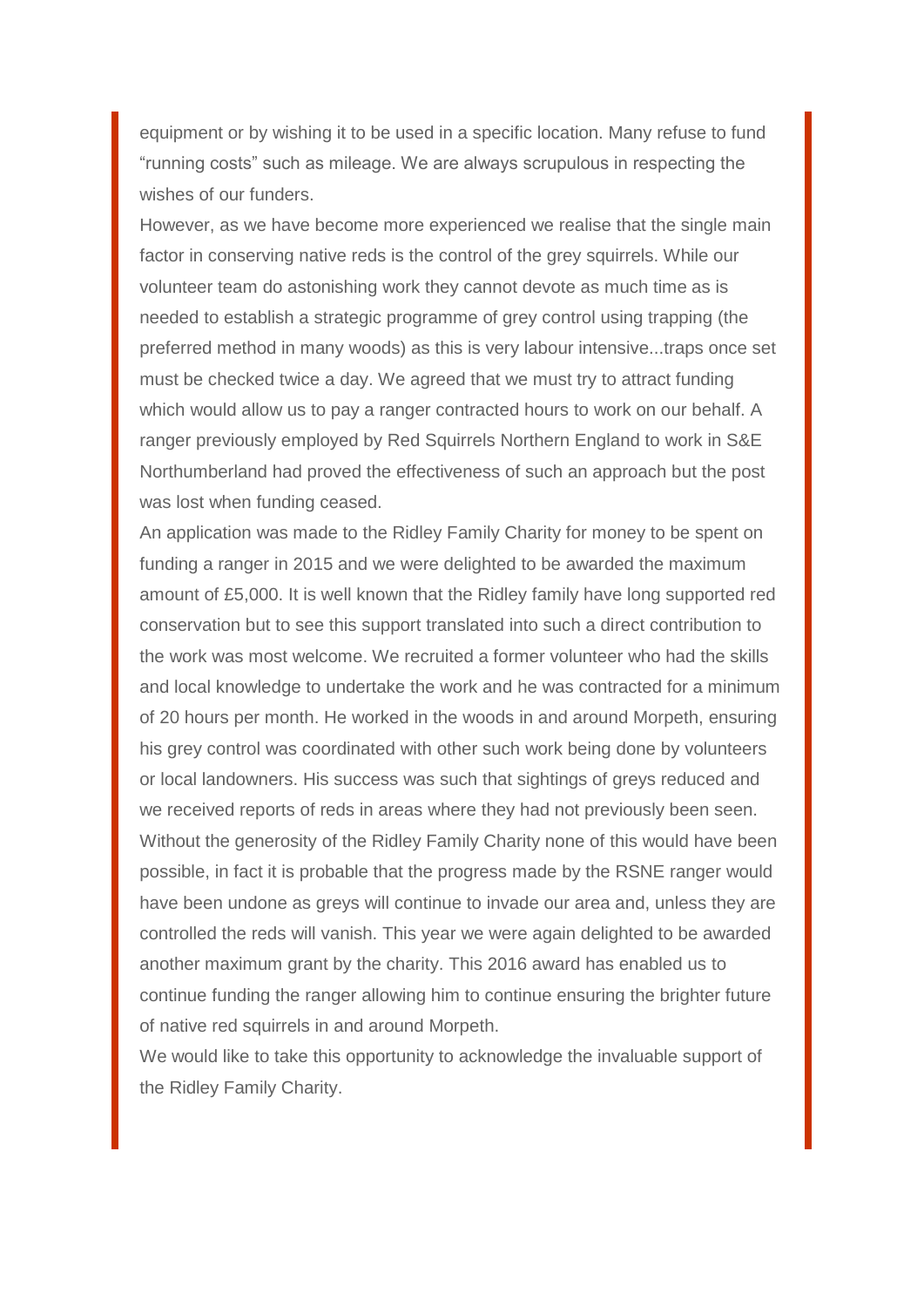Kate Weightman Joint co-ordinator MADRS



Photos taken by Mark Legard at Stannington

We are always delighted to receive photos of 'your' reds. Please send any that you are happy for us to include in our Newsletters to [enquiries@madredsquirrels.com](mailto:enquiries@madredsquirrels.com)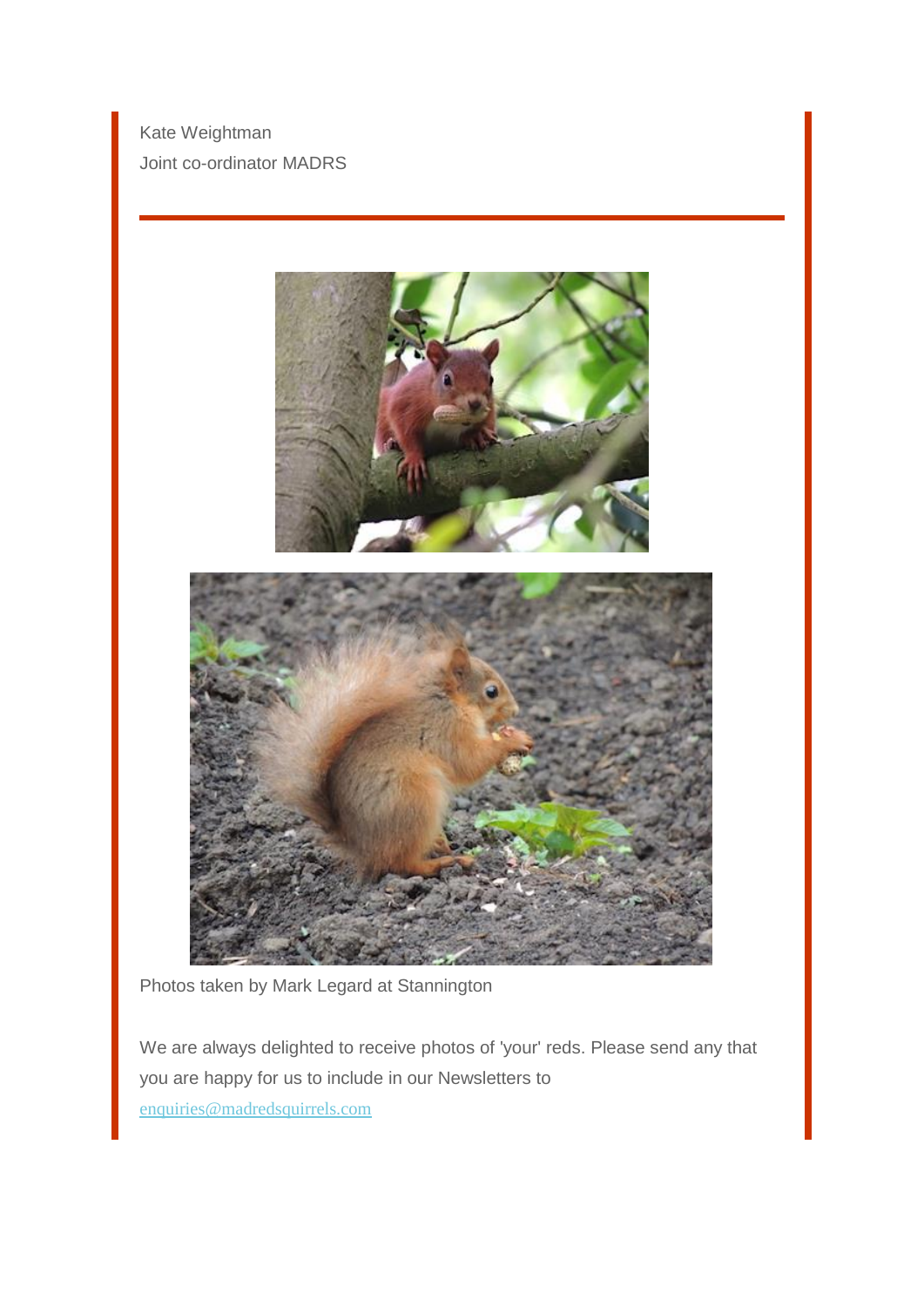#### **TALKS AND FUNDRAISING EVENTS.**

We were invited to the Cambo village fete again this year, courtesy of Chris Orton who kindly ensures we are included in the festivities. For the first time the weather failed us and, in common with most of the north east that day, we were treated to moments of hot sunshine quickly followed by heavy rain, not conducive to displaying our wares for sale. However, the event continued despite the down pours, the children seemingly oblivious to the rain and the grown ups making the best of things in true British spirit. My thanks to Jean Thompson who once again joined us to help on the stall, and to Glen who also stood in the rain and answered questions about the native reds, and the work we do to preserve them.

On the same rather wet day, two other members of our Core Group, Julia and Tommo, were at Ulgham Feast, promoting their sustainable woodland business. They had been given permission to have some MAD RS information and items for sale on their stall so the people attending that event also had the opportunity to find out more about red conservation.

A presentation was given to a group of the U3A in Morpeth at the beginning of July. It had been a commitment reluctantly abandoned by June Harris when her health made it necessary for her to reduce her workload. Sue and I were delighted when Peter, her husband, agreed to join us and provide "technical support" at the event. Our audience was attentive and interested and we were grateful for the opportunity to spread the news of the amazing success of our volunteers in their efforts to protect Morpeth's red squirrels.

Kate Weightman

#### **MADRS ANNUAL GENERAL MEETING**

The MADRS AGM has been scheduled for September 8th at Hepscott Village Hall.

The meeting will commence at 6.15pm.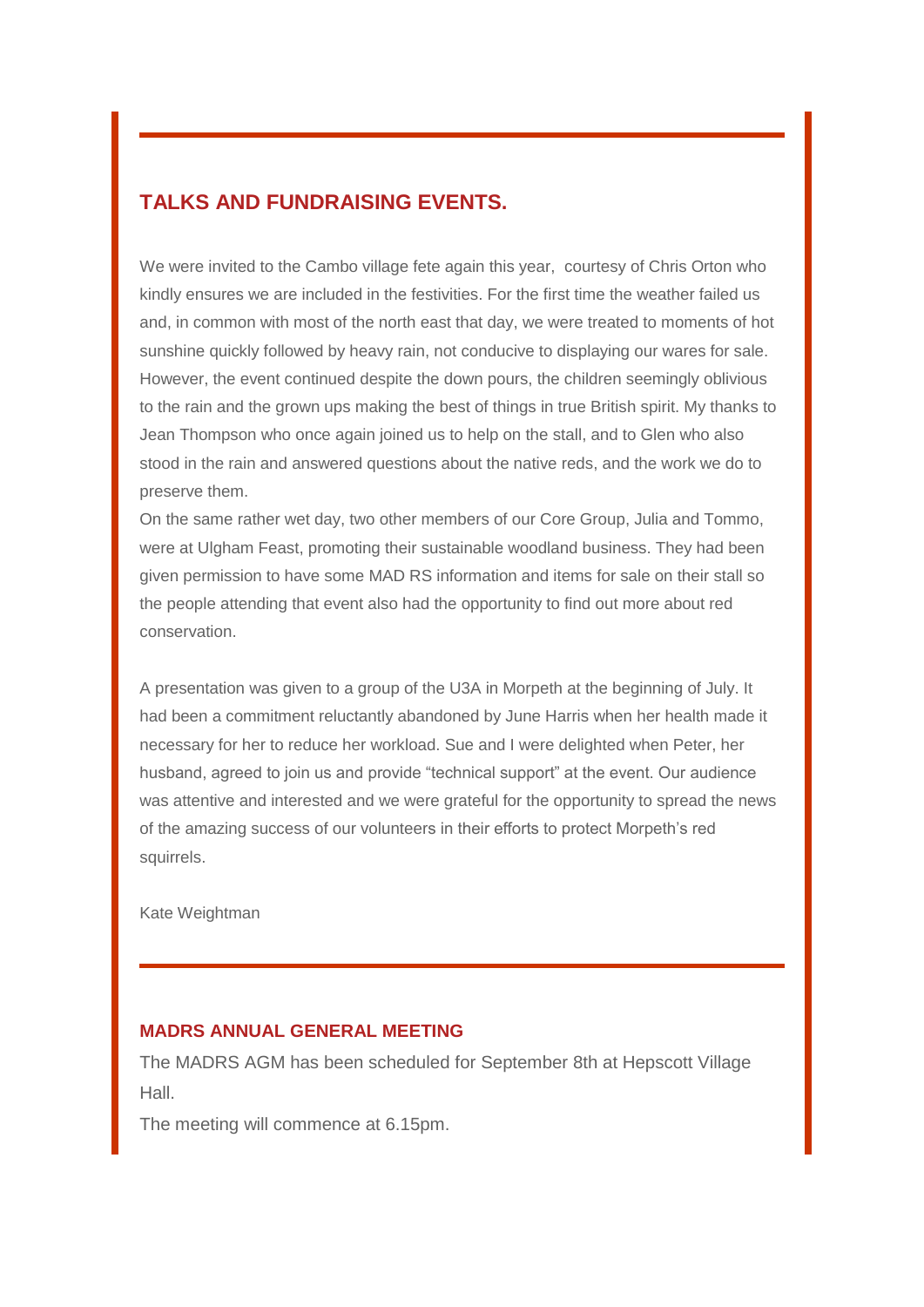There will be the usual tea/coffee and biscuits and a chance to catch up after the formalities.

#### **WOODHORN MUSEUM**

Very many thanks to Woodhorn Museum at Ashington who kindly gave MADRS a donation for 3 feeders we provided for their Red Squirrels. Woodhorn visitors frequently see the red squirrels that live there and who visit various feeders at the site. MADRS also provides a rapid response grey controller who deals with any grey squirrel that turns up.

It's a great place to visit, not only to see the red squirrels....so why not make a date in your diary.

#### **HEDGEHOG HOUSES AND SQUIRREL FEEDERS.**

In the Spring edition I wrote about the great work of the Northumbria Hedgehog Rescue based at Longframlington.

The Northumbria Hedgehog Rescue like MADRS, is run entirely by volunteers who undertake a mixture of tasks. One of those MADRS tasks is the making of Squirrel feeders. I'd like to thank Brian Craske, one of our supporters from Ashington, who kindly makes all our squirrel feeders and feed hoppers. Brian has also now made beautiful wooden hedgehog houses for your garden that can be ordered from the rescue. As always, the money raised from the sale of these items helps our respective conservation efforts to continue.

[www.hedgehogs-northumbria.org.uk](http://madredsquirrels.us9.list-manage1.com/track/click?u=de8abd118e0fd1ca285927950&id=de11d1fe17&e=0886f496fa) [www.facebook.com/hedgehogsnorthumbria](http://madredsquirrels.us9.list-manage.com/track/click?u=de8abd118e0fd1ca285927950&id=dcd58fe087&e=0886f496fa)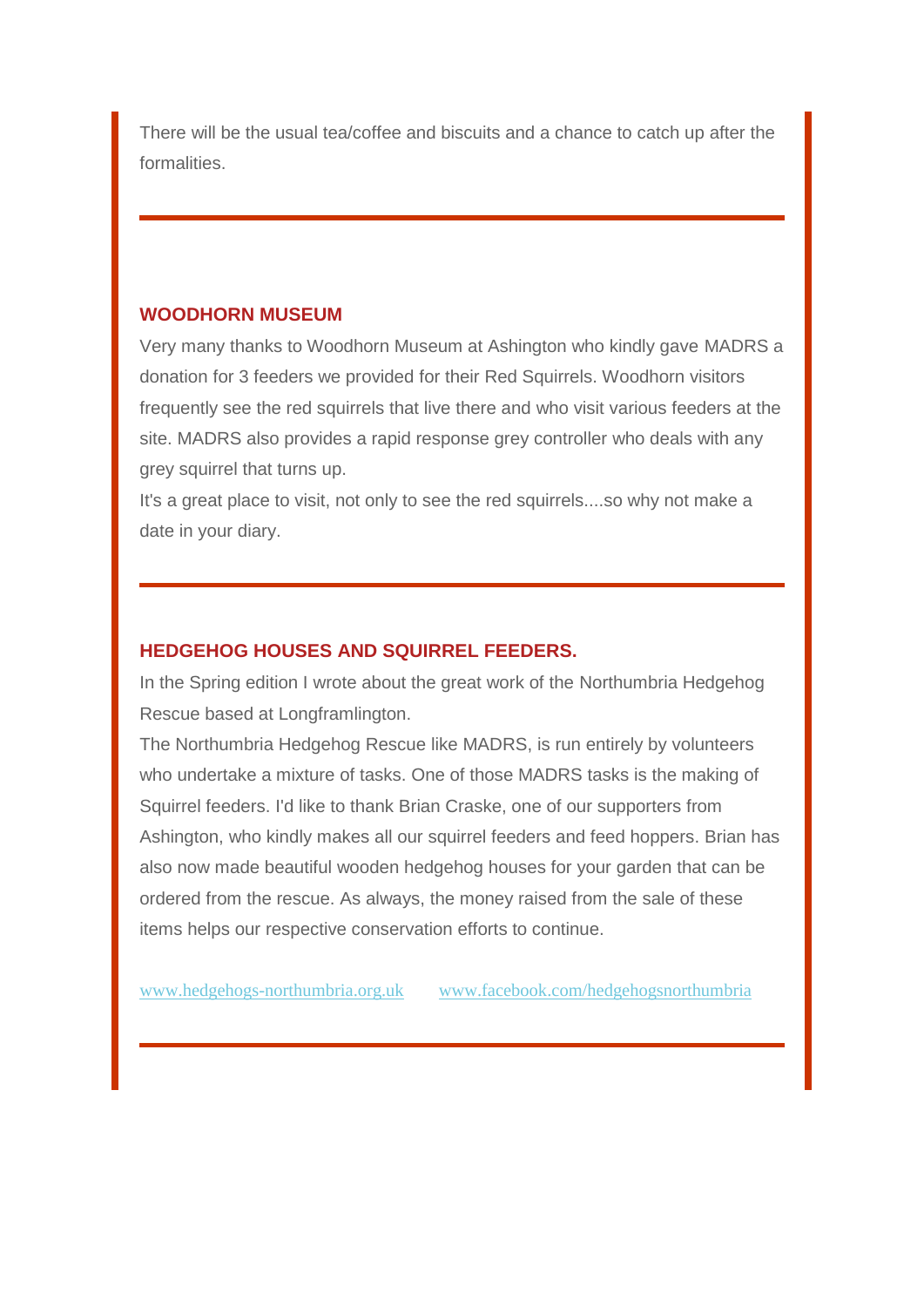

#### **MADRS LOGO AND EVENT RAFFLE.**

In the Spring newsletter we reported that John Kelly has kindly sourced a supplier who will stitch the MADRS logo to any item of your clothing for £4 per item. There are over 30,000 stitches in the logo and they look great. You can also purchase a polo shirt in any colour with embroidered logo for £14

Contact:- Cloud 9 Leisure, Unit 59F South Nelson Industrial Estate, Cramlington, NE23 1WF

Tel 01670 739370

John (whose own business Restormate is based in Cramlington) very kindly ran a name raffle at a trade show he was attending, donating a piece of trade equipment as a prize. The raffle raised £106 which John has kindly donated to MADRS

## **FORESTRY GRANT.**

MADRS has been undertaking Grey Control as part of a 5 year English Woodland Grant Scheme for 2 years now near Scots Gap, Morpeth. Our contract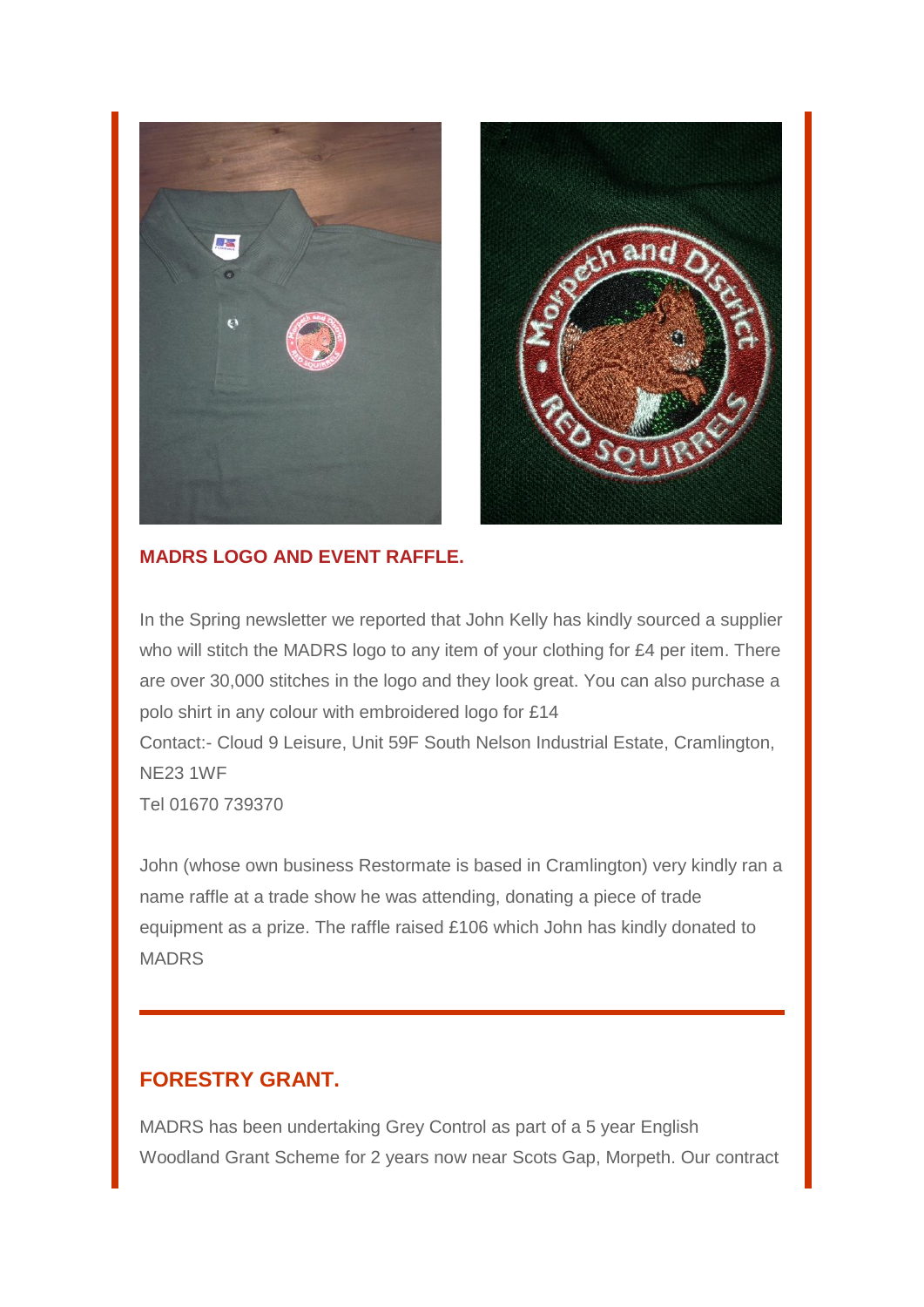was actually changed mid contract and all sorts of new requirements came in. In order to not only continue to administer the grant work, but also to recoup the monies already paid for grey control work done, a great deal of very time consuming and specialist ground and paper work was required. MADRS would like to thank Neil Dixon from the Coquetdale Red Squirrel Group for all his hard work in helping to put together all the necessary requirements including a full woodland management plan. Without the relentless efforts of Neil and all his experience, we would not have been able to continue to administer the grant work.

Thank You.

## **HAVANNAH NATURE RESERVE.**

The Red Squirrels at the Havannah Nature Reserve, Newcastle are under threat. "Newcastle City Council: Save Havannah Nature Reserve's Red Squirrels." Will you sign the petition? Click on the link below: [https://www.change.org/p/newcastle-city-council-save-havannah-nature-reserve-s-red-squirrels](http://madredsquirrels.us9.list-manage.com/track/click?u=de8abd118e0fd1ca285927950&id=05f4e2ffaa&e=0886f496fa)

## **WOODRUFF WOOD NEWS**





wildlife, well-being, woodfuel, warmth

Since the last newsletter, our Red Squirrels have kept a low profile (see Squirrel Update below), so it seems to be a good opportunity to talk about some of our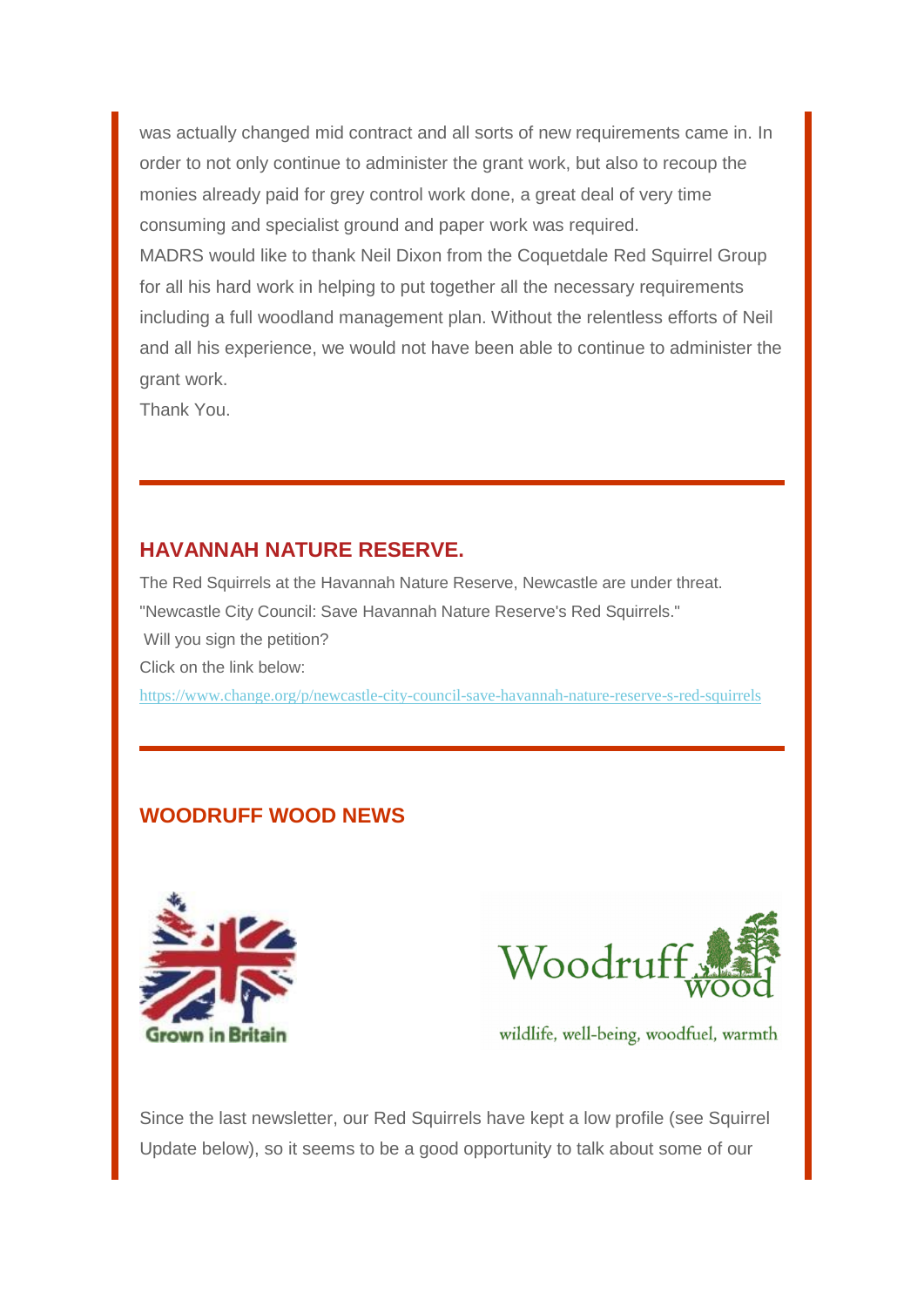other wildlife sightings at Woodruff Wood this summer. Highlights have included breeding birds, new butterfly species, spectacular moths and even a baby Roe Deer.

One of our favourite woodland birds is the Great Spotted Woodpecker and a pair was evident throughout May to July as they nested in a standing dead Silver Birch tree on the edge of Main Ride. Their nesting hole was en route to our squirrel feeder and although we always tiptoed past the birch tree as quietly as is possible in a wood (which is actually pretty difficult as it's almost inevitable that you will tread on a branch at some point), the adults always spotted us and would sound their alarm calls. However, their daily annoyance at our brief presence did not affect their parental duties and they successfully reared their brood of youngsters. Other fledglings to inhabit the wood included Wrens, Tits, Thrushes, Bullfinches and scruffy Robins moulting out of their juvenile plumage and growing their familiar red breasts.

We've also observed three new butterfly species in Woodruff Wood this year -Painted Lady, Wall and Large Skipper. Their arrival has coincided with the increase in sunlight along Main Ride now that we've widened it for the very purpose of encouraging more woodland flora and fauna. All three species are predominantly orange in colour but differ in their patterns, sizes and habits. Skippers, for example, are unique in holding their wings in an angled position whilst at rest ready for a rapid take-off (see photo) and in the blink of an eye they can quickly vanish from sight.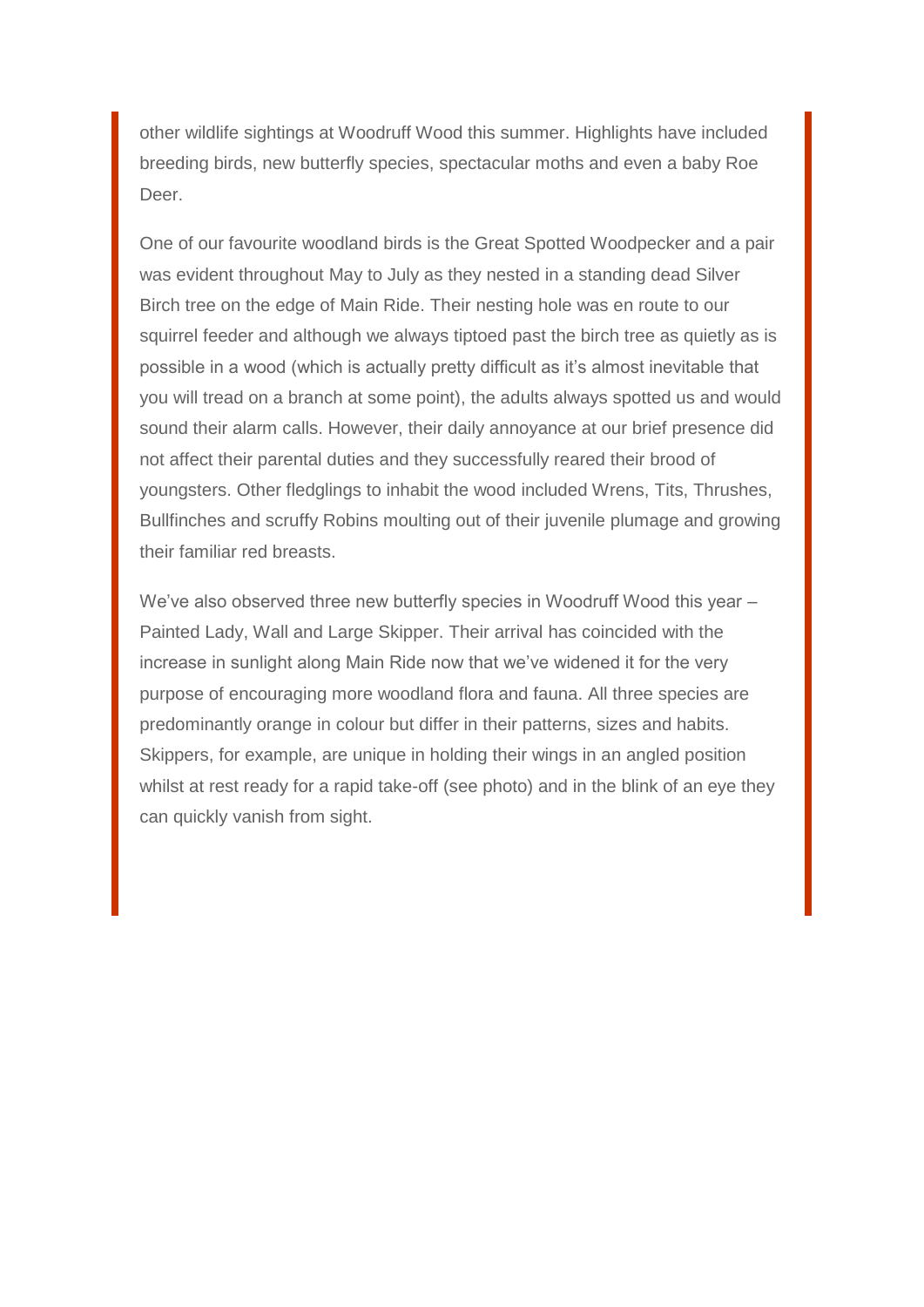

Summer evenings in the wood saw moths out and about in good numbers when the weather permitted. Monthly moth-trapping sessions identified an array of different species – all beautiful to look at and by no means deserving of their creepy reputation. Their names are almost as flamboyant as their appearance – for example, Beautiful Golden Y, Buff Ermine, Coxcomb Prominent and Mapwinged Swift.

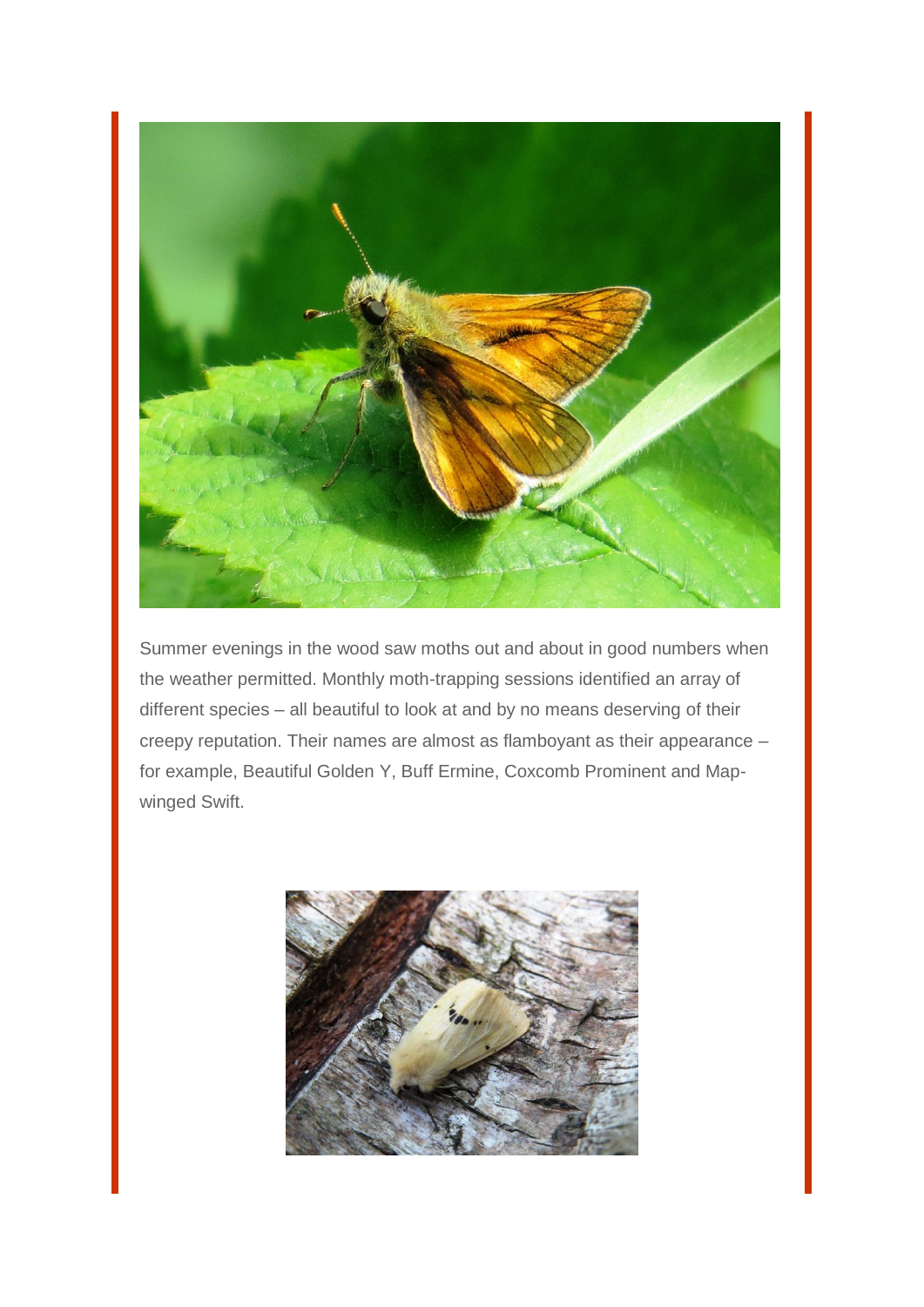Finally, we had a very brief encounter with a Roe fawn one afternoon in June. We heard an unusual piercing bird-like call from the undergrowth and out popped a young deer that was just as startled at our presence as we were of it and it soon ran off into further cover. We wondered whether it was lost as fawns lie up normally, quietly waiting for their mother to return from foraging and don't tend to wander about on their own.

SQUIRREL UPDATE (JULY 2016)

Red Squirrels have been thin on the ground in Woodruff Wood this year (especially after an outbreak of squirrel pox in February). Our last sighting to date was of one individual in early June and a number of weeks have now passed with no further sightings. Grey Squirrels have continued to invade though, with a recent influx after the breeding season. We continue to pursue and control these Greys but it is taking a lot of time and effort.

Please remember, if you sight either a Red or Grey Squirrel in the Morpeth and surrounding area, report it to MAD RS at [www.madredsquirrels.com](http://madredsquirrels.us9.list-manage1.com/track/click?u=de8abd118e0fd1ca285927950&id=f0feb4df18&e=0886f496fa) or telephone 07570 897979 or email [sightings@madredsquirrels.com](mailto:sightings@madredsquirrels.com)

If you would like to keep up-to-date with squirrel news from Woodruff Wood (along with lots of other woodland news), please sign up to our free newsletter at [www.woodruffwood.co.uk](http://madredsquirrels.us9.list-manage.com/track/click?u=de8abd118e0fd1ca285927950&id=d5f1a34fd6&e=0886f496fa)

If you would like further information (including details of our range of firewood), please feel free to contact us on:

T: 07525 841361

E: [info@woodruffwood.co.uk](mailto:info@woodruffwood.co.uk)

W: [www.woodruffwood.co.uk](http://madredsquirrels.us9.list-manage.com/track/click?u=de8abd118e0fd1ca285927950&id=d2692ca0ad&e=0886f496fa)

Julia Meldrum and Chris Tomlinson